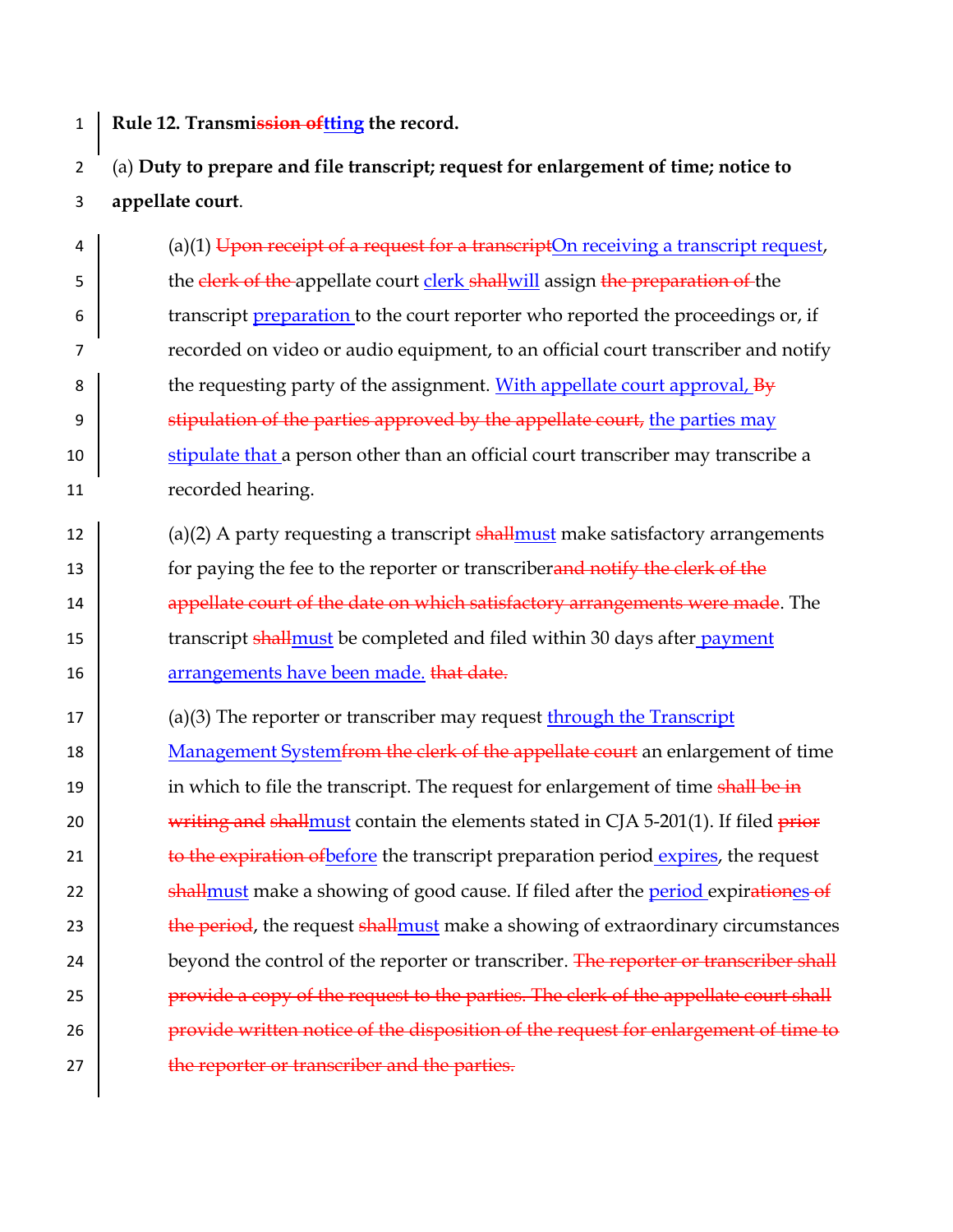28 (a)(4) Upon completion of On completing the transcript, the reporter and, if 29  $\vert$  applicable, the transcriber shall must certify that the transcript is a true and 30 correct record of the court hearing or of the file provided by the elerk of the 31 appellate court clerk. The reporter or transcriber shall must prepare an index of 32 its contents and file the electronic file through the T $\frac{1}{2}$  Examelement 33 Systemprogram. The original hard copy of the transcript and index shall be filed 34 with the clerk of the trial court. At the request of the person ordering the 35 transcript or at the request of the appellate court, the reporter or transcriber 36 **Shall must file the transcript in a compressed format that places multiple** 37 complete pages of the original transcript upon each page of compressed 38 transcript. The compressed transcript shall must retain the page and line numbers  $39$  of the original transcript. A compressed transcript may be certified as a correct 40 copy of the original.

41 (b) **Transmittal of ing the record on appeal to the appellate court**.

42 (b)(1) Transmittal ofing an index. Within 20 days from the date of the appellate 43 court's request from the appellate court, the trial court, juvenile court, or 44  $\vert$  government agency shall must transmit a certified copy of the index prepared 45 **pursuant to under** Rule 11(b) to the clerk of the appellate court clerk.

46 (b)(2) Transmittal of non-paginated record. Within 7 days from the date of  $\parallel$  request from the appellate court, the trial court, juvenile court, or government **agency shall transmit the papers and any transcripts on file to the clerk of the**  $\vert$  appellate court. These papers may be sent "as is," without pagination, and will be 50 used by the appellate court for purposes of preliminary review. If the appeal is **how informarizy dismissed, the record will be returned for indexing and pagination.** 

53 (b)( $\frac{32}{2}$ ) Transmittal ofing a paginated record. Within 20 days from the date of the 54 appellate court's request from the appellate court, the trial court  $\frac{1}{t}$  juvenile court,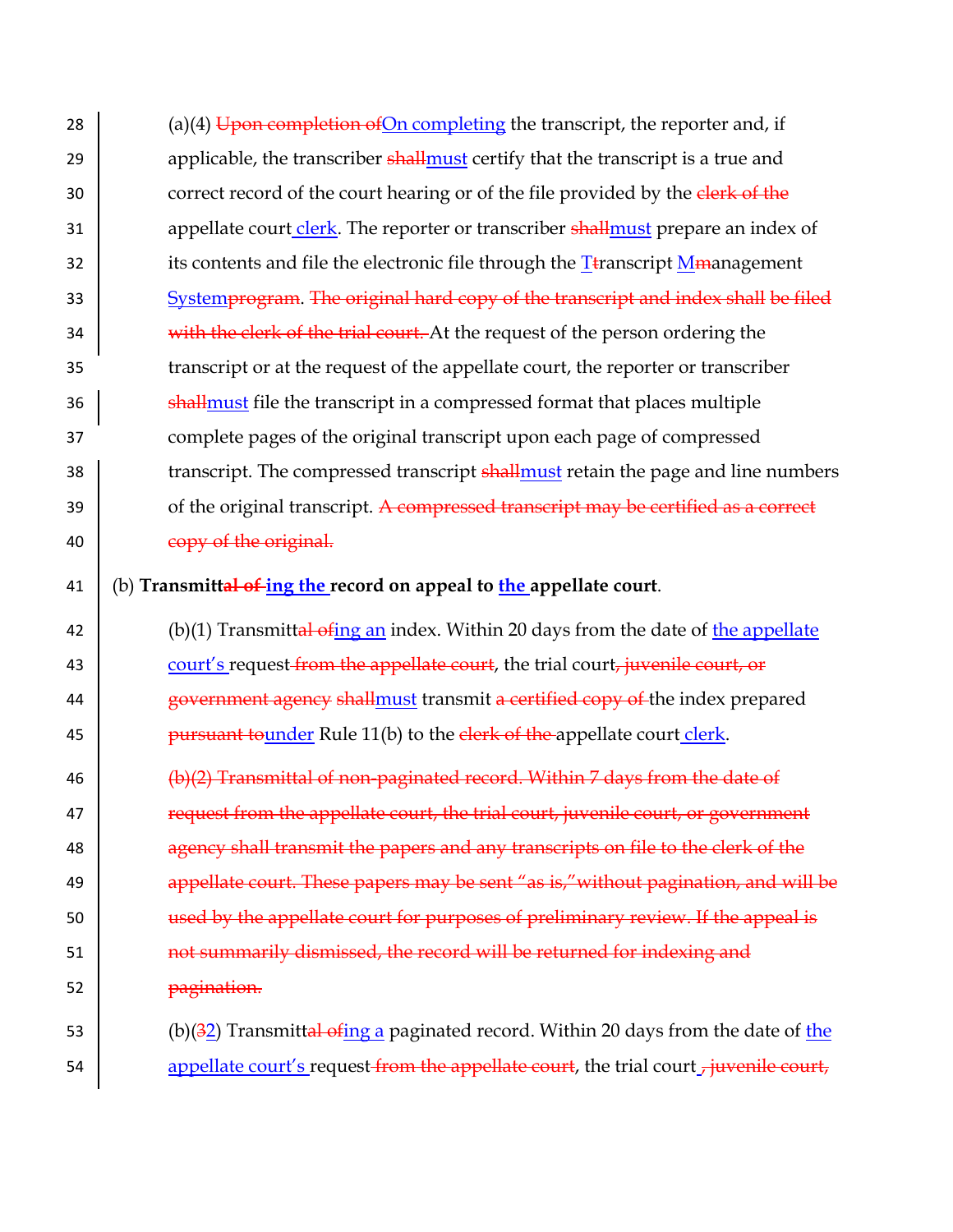55 **or government agency shall must transmit the record, including papers,** 56  $\vert$  transcripts, and exhibits, in the appeal to the appellate courts.  $57$  (b)(43) Transmission oftting exhibits. Documents of unusual bulk or weight, and 58 physical exhibits other than documents, photographs, or binders, shallmust not 59 be transmitted by the trial court, juvenile court, or government agency unless 60 directed to do so by a party or by the  $\frac{\text{elerk of the}}{\text{apellate}}$  court clerk. A party 61 must make advance arrangements with the clerks for  $\frac{1}{2}$  the transportation and 62 **receipt of the analytic state of the set of the receiving exhibits of unusual bulk or weight.** 63 (b)( $\overline{54}$ ) Examining the record. During the briefing period, the parties may obtain 64 a copy of the record on appeal from the appellate courts. If a digital record is 65 available, it may be shared with the parties electronically. 66 (b)( $\frac{6}{5}$ ) Checking out the record on appeal. During the briefing period, if a 67 physical record on appeal exists, counsel for the parties who are members of the 68 Utah State Bar in good standing may, as officers of the court, check out the 69 **Fig. 20** record upon written request to the appellate court clerk. **Clerk of court of the court** 70 in possession of the record on appeal. The record may be mailed by registered 71 mail or other reputable overnight carrier, return receipt requested, provided that 72 counsel requesting mailing makes advance arrangements with the clerk and pays 73 the cost of shipping. The record may be picked up in person by counsel, or 74 counsel's his or her authorized agent. Counsel shallmust be responsible for 75 promptly returning the record to the court not later than when the party's brief is 76 filed.

77 (c) **Expediteding the transmittal of parts of the record**. If prior toto the appellate court 78 requires the record before the time the record is transmitted the record is required in the 79  $\frac{1}{2}$  appellate court, the clerk of the trial court clerk at the request of any party or of the 80 appellate court shallmust transmit to the appellate court such parts of the original 81 record as designated.